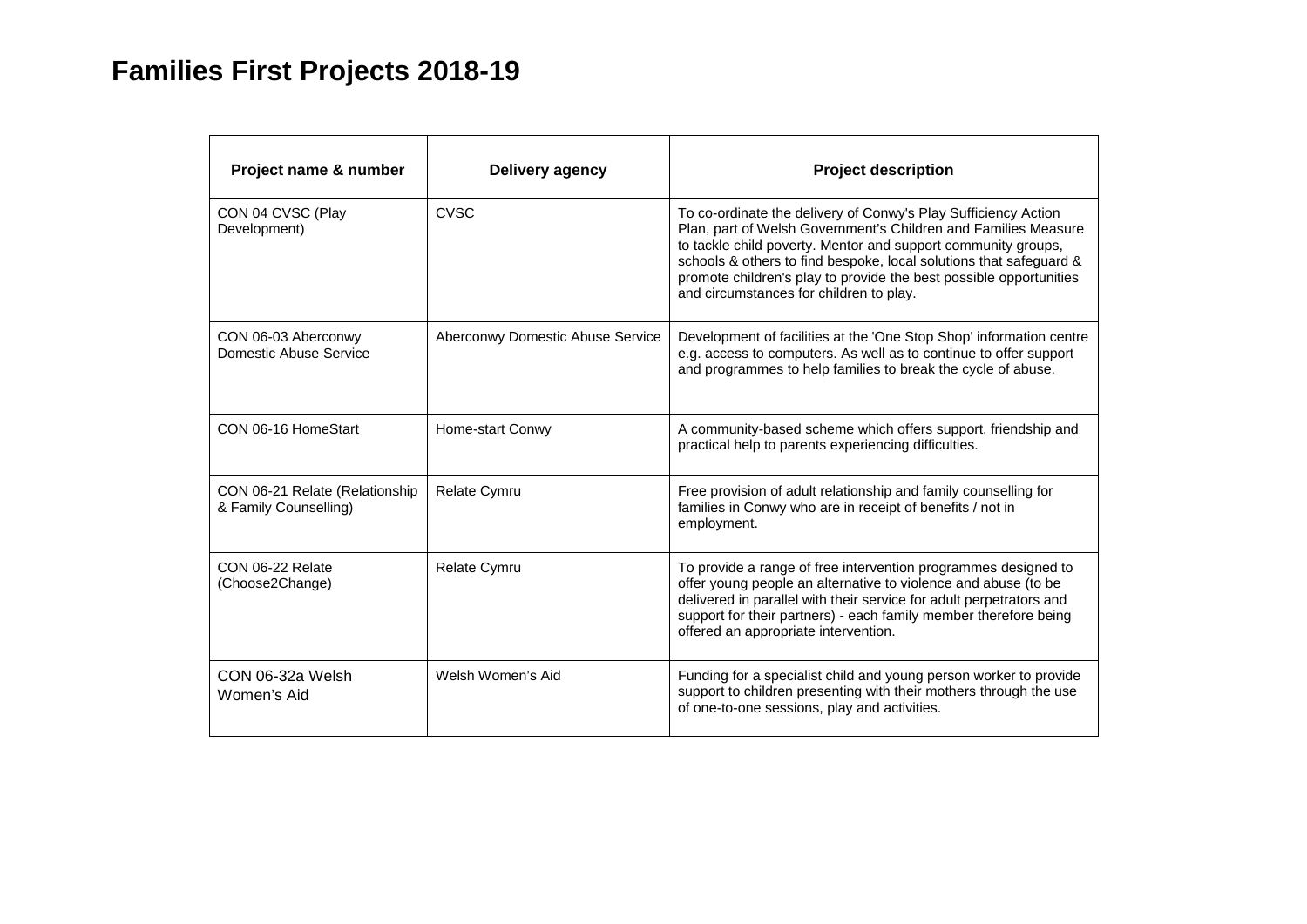## **Families First Projects 2018-19**

| CON 06-32b Welsh<br>Women's Aid                                    | Welsh Women's Aid                                            | Employ a specialist independent domestic abuse advocate for<br>children and young people to provide support for children who<br>have witnessed or have been affected by domestic abuse, who<br>have left refuge, who are living with abuse in their families or<br>teenage relationship without access to support.            |
|--------------------------------------------------------------------|--------------------------------------------------------------|-------------------------------------------------------------------------------------------------------------------------------------------------------------------------------------------------------------------------------------------------------------------------------------------------------------------------------|
| CON 06-33 Cruse Bereavement<br>and Loss                            | Cruse                                                        | The development of facilitated group sessions around parenting<br>and supporting children and young people, alongside the extension<br>of current One2One services for adults with family responsibilities<br>and children and young people. This will also include the<br>recruitment and training of additional volunteers. |
| CON 08 Conwy Rural Families<br>First                               | Community Wellbeing, CCBC                                    | Engage with families experiencing poverty in the rural areas and<br>commission services to meet their needs.                                                                                                                                                                                                                  |
| CON 09 Team Around the<br>Family                                   | Community Wellbeing, CCBC                                    | Improve availability of information about services, provide support<br>to families to access services and improve multi-agency working.                                                                                                                                                                                       |
| CON 12-13 Carers Trust North<br>Wales - Crossroads Care<br>Service | Carers Trust North Wales,<br><b>Crossroads Care Services</b> | To support children/young people with disabilities and their families<br>by offering activities and groups, both to the family as a whole, and<br>in separate environments, to meet the individual needs of family<br>members.                                                                                                |
| CON 12-23 Lucy Faithful<br>Foundation                              | Lucy Faithfull Foundation                                    | Parent/carer education and awareness raising seminars regarding<br>child sexual abuse prevention, targeted specifically towards the<br>needs of parents of children with disabilities.                                                                                                                                        |
| CON 12-24 TAPE - Sounds<br>Like Fun                                | <b>TAPE</b>                                                  | Sounds Like Fun a Saturday morning arts and media youth club for<br>young people aged 8-18                                                                                                                                                                                                                                    |
| CON 12-27 Conwy Pre-School<br><b>Referral Scheme</b>               | Conwy PRSS                                                   | Conwy Referral & Support scheme to provide support to children<br>with additional needs to access pre-school settings.                                                                                                                                                                                                        |